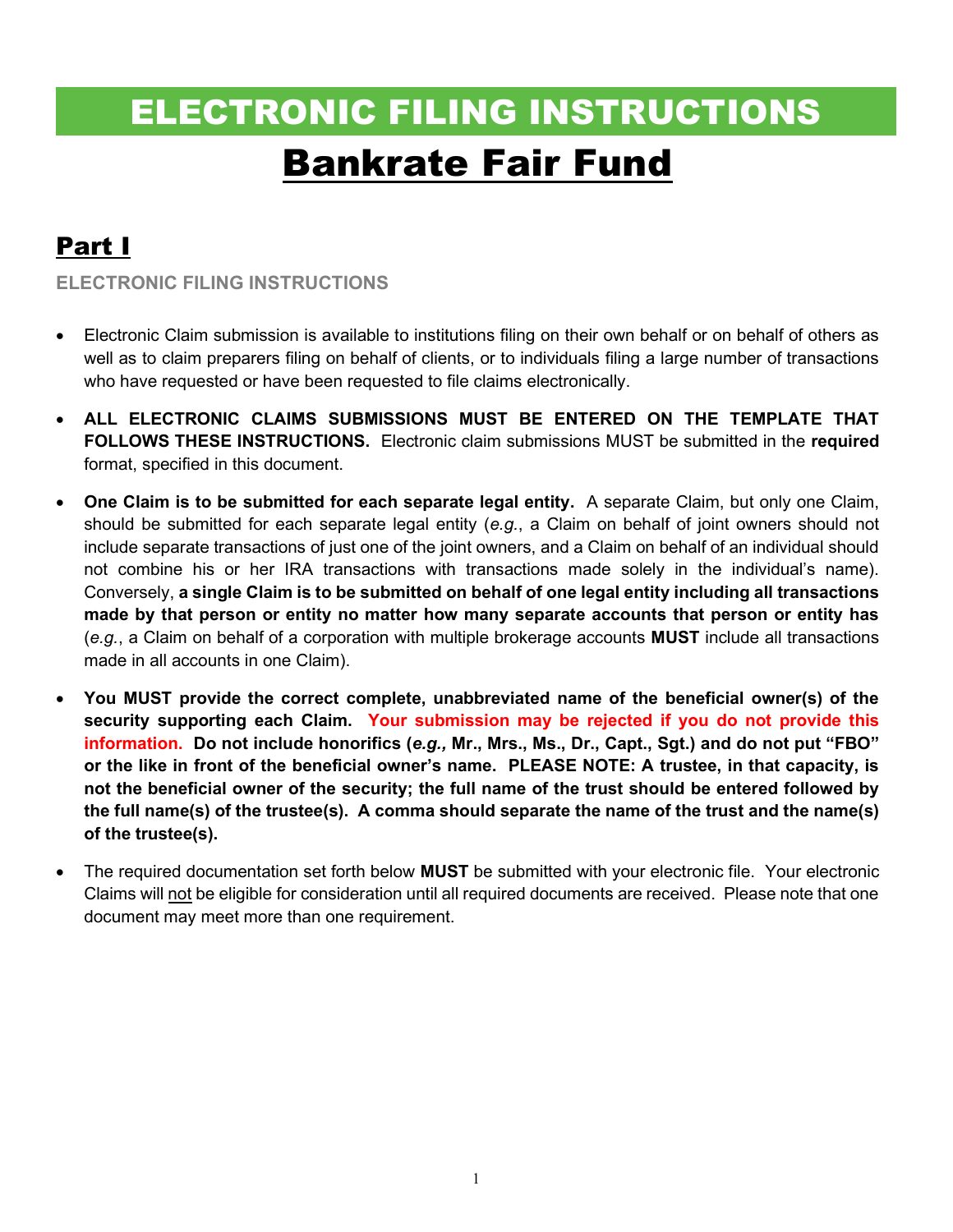#### 1. ONE SIGNED PROOF OF CLAIM AND RELEASE

- You MUST complete the Claimant Identification Page, (Part I, page 5) and Certification, Substitute W-9 and Signature Page, (Part III pages 8-9) of a single Proof of Claim Form ("Claim Form"), which will serve as an "umbrella" or "master" claim form for all Claims in your electronic file.
- The Claim Form MUST be signed by an authorized signatory who is listed on your signature verification document and state the capacity (job title) of the signatory.
- If you are filing on behalf of multiple beneficial owners, use the term "Various Beneficial Owners" for the beneficial owners' names. However, as noted above, the correct complete unabbreviated name of each beneficial owner (without honorifics) MUST be provided for each Claim in your electronic Claim submission.

#### 2. SIGNATURE VERIFICATION DOCUMENT

- If you are an institution filing on your own behalf or on behalf of other beneficial owners or a claim preparer filing on behalf of beneficial owners, you **MUST** provide a document verifying that the individual who signs the Claim Form and any supplemental documents is authorized to sign on your behalf. Some common types of documents that fulfill this requirement include the following (this list is not exclusive and non-US entities may have different documents that fulfill this requirement. If you are a non-US entity, you MUST submit an equivalent document):
	- Copy of filer's By-Laws, including signature page(s)
	- Copy of filer's Corporate Resolution, including signature page(s)
	- Notarized Affidavit signed by an officer of the filing institution or company clearly granting a specific individual(s) authorization or confirming his/her authority to sign on behalf of his/her institution or company.

## 3. DATA VERIFICATION DOCUMENT(S)

- If you are an institution filing on your own behalf or on behalf of other beneficial owners or a claim preparer filing on behalf of beneficial owners, you MUST provide a notarized affidavit or signed letter on your firm's letterhead which meets the following criteria:
	- Confirms the number of distinct Claims and transactions in your file.
	- Sets forth the source of the data for each Claim included in your file.
	- Attests to the truth and accuracy of the data for each Claim in your file.
	- Is executed by an authorized signatory who is listed on your firm's signature verification document, and specifies both the capacity and contact information of that signatory.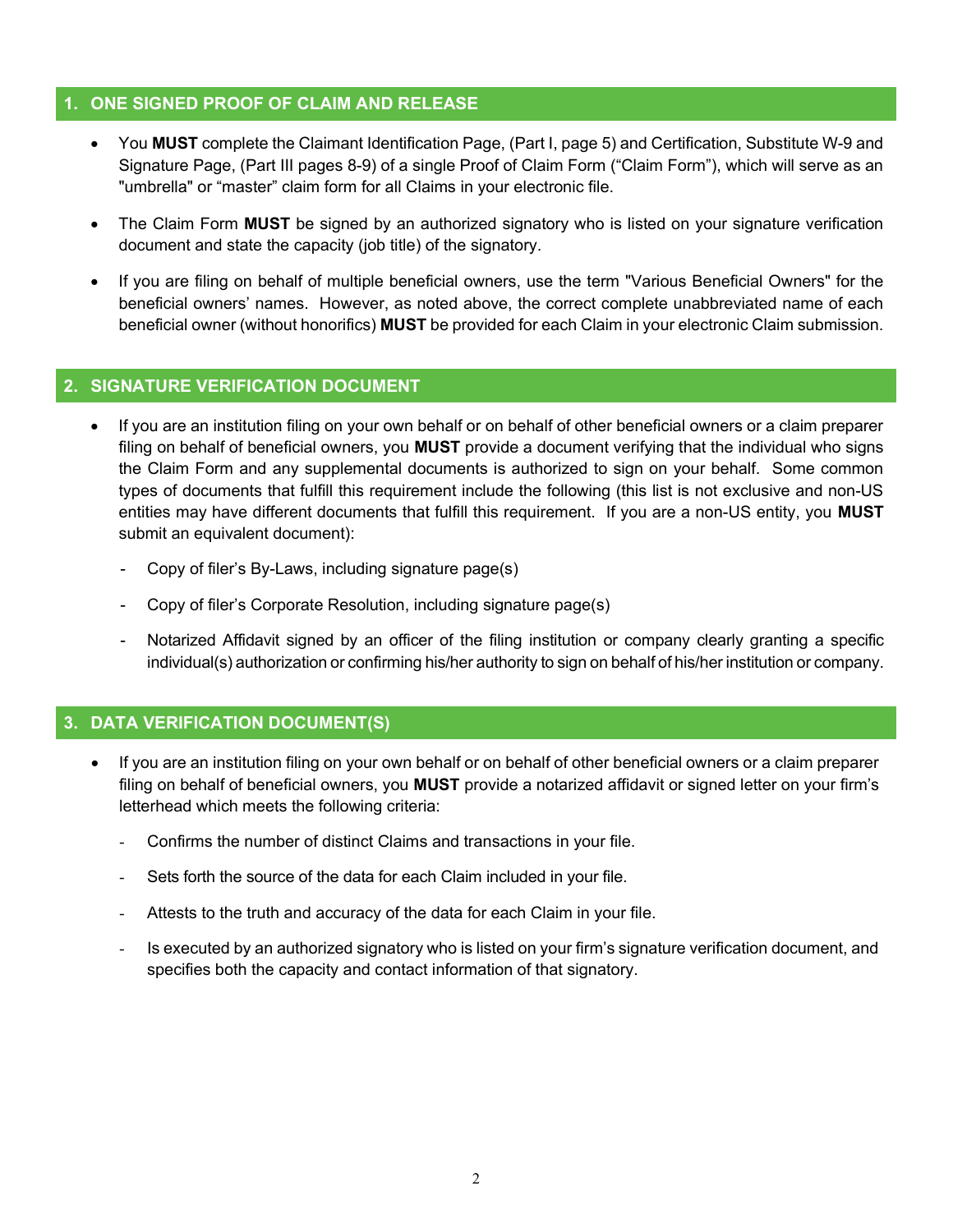#### 4. AUTHORIZATION DOCUMENT (If filing on behalf of clients or customers)

- If you are an institution or claim preparer filing on behalf of beneficial owners other than yourself, you must provide a current document verifying that you are authorized to file and sign claims on behalf of the beneficial owners of the securities. Some common types of documents that fulfill this requirement include the following (this list is not exclusive and non-US entities may have different documents that fulfill this requirement. If you are a non-US entity, you must submit an equivalent document):
	- Power of Attorney
	- Service Agreement
	- Signed/dated letter on client's company letterhead specifically granting your company authority to file/sign claims on their behalf
	- Notarized affidavit or signed letter on your company's letterhead confirming your authority to file and sign claims on behalf of each client for whom you filed a claim. It must be executed by an officer of the company who is also listed on your signature verification document and reference the capacity and contact information of the signatory.

#### 5. ADDITIONAL DOCUMENTATION (IF REQUESTED) - DATA INTEGRITY AUDIT

- Filers may be requested, as deemed appropriate by JND Legal Administration and/or the SEC staff, to provide additional documentation to support the Claims submitted. This data integrity audit is designed to verify the overall integrity of a data file. Accordingly, you MUST provide all the requested documentation and the documentation provided MUST be independent in nature.
- Even if you provided a letter/affidavit attesting to the truth and accuracy of the data you initially submitted with your electronic file, we may ask for additional specific documentary evidence, which may include trade confirmations, complete monthly statements, or equivalent, to independently verify the details of transactions and/or holding positions. If your file is selected for a data integrity audit, you MUST provide all the requested information.

## FAILURE TO COMPLY WITH THIS AUDIT REQUEST WILL RESULT IN THE REJECTION OF ALL CLAIMS ON YOUR ELECTRONIC SUBMISSION

Electronic files will not be deemed submitted unless JND Legal Administration sends you an email acknowledging receipt of your file. Do not assume that your file has been received until you receive this email. If you do not receive such an email within 10 days of your submission, you should contact the electronic filing department at RA2Securities@JNDLA.com to inquire about your file and confirm it was received.